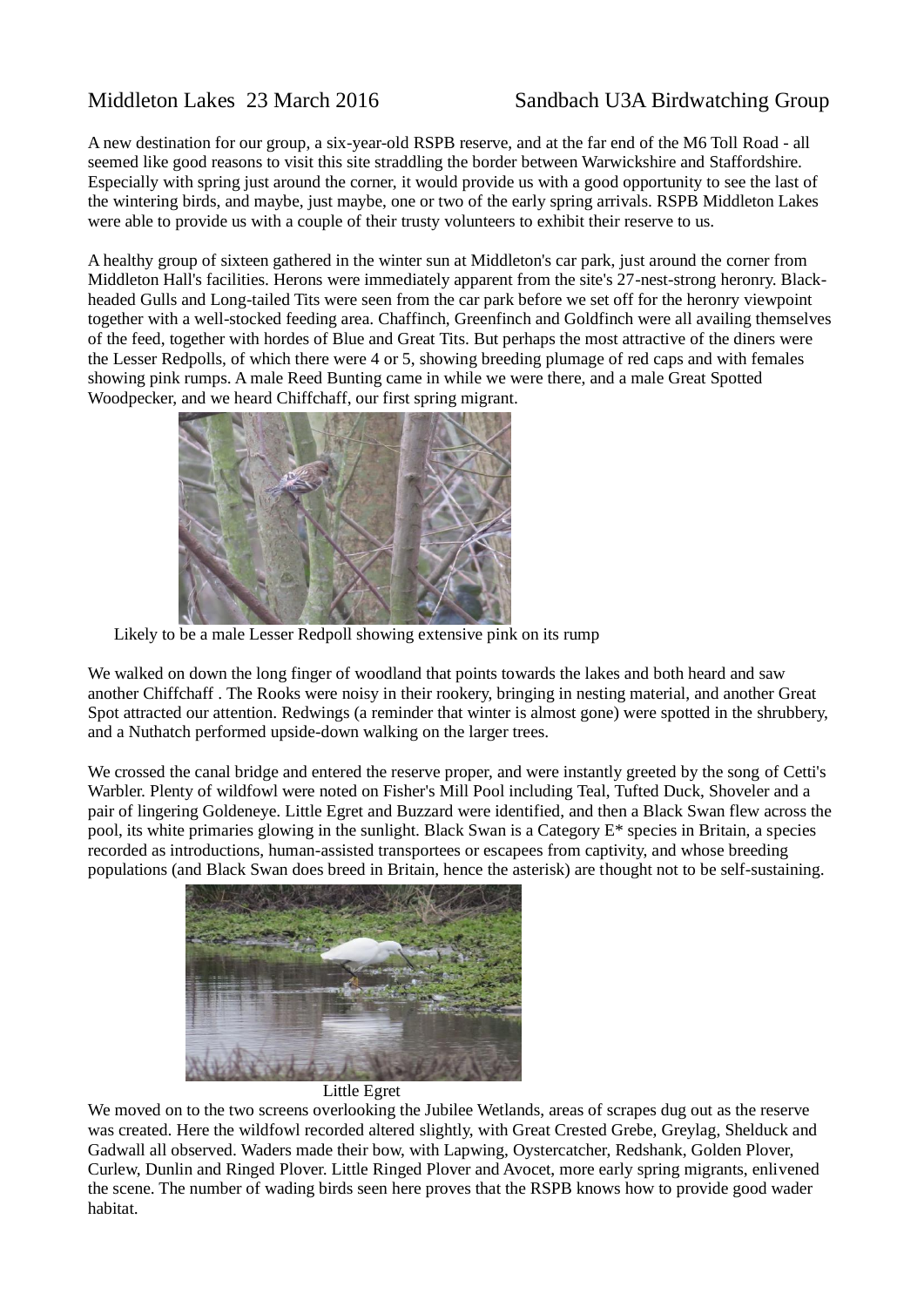

Avocet

Our final move was made up to the Lookout, a fancy name for a very good hide, this time looking out over North Pool. Our guides helped us identify an adult Mediterranean Gull, our scarcity of the day. It was on a breeding island for Black-headed Gulls, and gave us an outstanding opportunity to compare the two similar species, particularly as interaction was continually occurring. Colour of legs and bills, size, shade of the differing black hoods, extent to which the hood extended down the nape and amount or lack of black in tail and primary feathers - all the identification indicators were open to scrutiny. Our guides left us here, having done an excellent job. We enjoyed our lunch, while checking the North Pool's residents for birds not yet seen. Our list was substantial at this point, so not much was added. A hovering Kestrel, and Linnets on the shore of the Pool were the only increases that could be made, together with Stock Doves seen on the long walk back to the car park.

Some spent a little more time at the feeding station, and here was heard the drumming of a Great Spotted Woodpecker. Heard too the voice of a woodpecker, perhaps a Lesser Spotted (one of our most elusive birds), but there was insufficient evidence to claim it. A pity, as this species was seen in the area that morning, and its presence as an addition to our list would have raised it to 60. As it was we saw 59 species for an eminently satisfying day.

Richard Howells Images: Derrick Bradley

| Greylag Goose       | Anser anser         | Fisher's Mill Pool.      |
|---------------------|---------------------|--------------------------|
| Canada Goose        | Branta canadensis   | Fisher's Mill Pool.      |
| Mute Swan           | Cygnus olor         | Fisher's Mill Pool.      |
| Black Swan          | Cygnus atratus      | 1 N over Fisher's Mill R |
| Shelduck            | Tadorna tadorna     | Jubilee Wetlands/N Pool. |
| Gadwall             | Anas strepera       | Jubilee Wetlands/N Pool. |
| Wigeon              | Anas penelope       | Jubilee Wetlands         |
| Mallard             | Anas platyrhynchos  | Heronry pool.            |
| Shoveler            | Anas clypeata       | Jubilee Wetlands/N Pool. |
| Teal                | Anas crecca         | Jubilee Wetlands/N Pool. |
| Tufted Duck         | Aythya fuligula     | Jubilee Wetlands/N Pool. |
| Goldeneye           | Bucephala clangula  | Fisher's Mill Pool.      |
| Pheasant            | Phasianus colchicus | Rookery Wood Farm.       |
| Great Crested Grebe | Podiceps cristatus  | West Scrape.             |
| Heron               | Ardea cinerea       | Heronry.                 |
| Little Egret        | Egretta garzetta    | Fisher's Mill Reedbed    |
| Buzzard             | Buteo buteo         | Soaring to of reserve    |

## Middleton Lakes Trip List 23rd March 2016